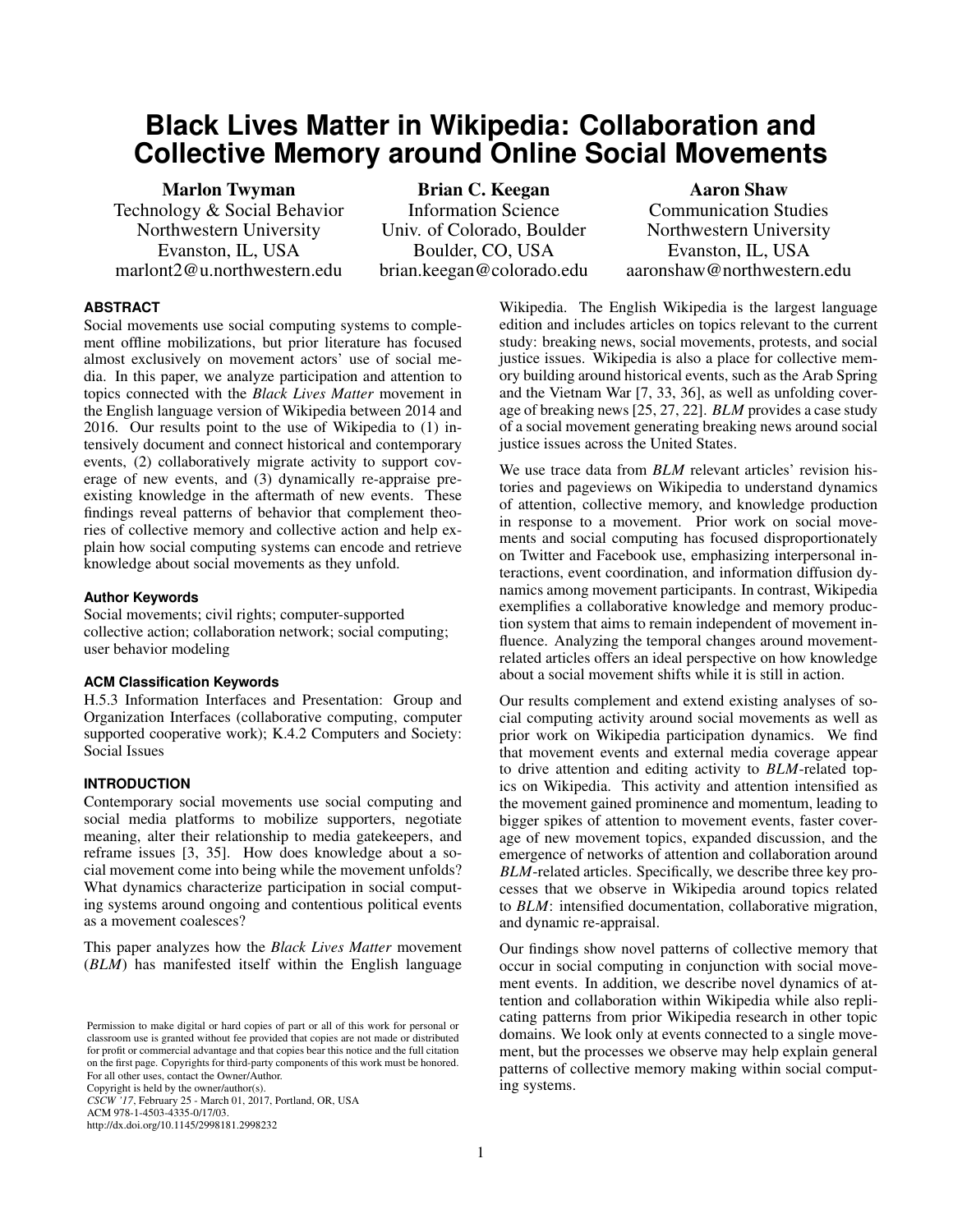# **BACKGROUND AND PRIOR WORK**

## **The "Black Lives Matter" movement**

*BLM* emerged in the United States during the summer of 2014 in response to instances of police officers shooting or killing unarmed African Americans. The roots of the movement stretch much further back in time and, for some supporters, encompass the history of racial violence, exclusion, inequality, mass incarceration, and slavery in the United States. However, most accounts of the movement place its immediate origins in Ferguson, Missouri with the death of Michael Brown on August 9, 2014.

Michael Brown, an 18 year-old African American man, was killed in Ferguson, Missouri by Darren Wilson, a 28 year-old white Ferguson police officer. In response to Brown's death, protesters and activist groups adopted the phrase "Black Lives Matter" to metonymize their grievances. This phrase originated in response to the shooting death of another unarmed African American teenager, Trayvon Martin, in Sanford, Florida early in 2012 [\[13\]](#page-10-2). As it became clear that the events in Ferguson had provoked nationwide concern, the phrase spread on social media and in the press [\[10\]](#page-10-3). Subsequent events from 2014 through 2016 involving the deaths of African Americans associated with police broadened the attention around "Black Lives Matter" as a movement focused on racial injustice and police violence. The political climate and ambiguity surrounding *BLM*'s goals has since generated numerous supporters and critics of the movement.

From the beginning, social media systems played a critical role in the rise and popularization of *BLM* [\[13\]](#page-10-2). Twitter has generated a great deal of activity as a place where content and issues specific to the African American community have gained attention [\[40\]](#page-11-6). Following the deaths of Martin, Brown, and others, the dissemination of images, videos, and hashtags on Twitter and other social media served a pivotal role leading to the emergence of *BLM* [\[10,](#page-10-3) [19\]](#page-10-4). However, the impact of the *BLM* movement in social computing extends far beyond social media. We seek to understand this broader impact by studying activity in Wikipedia around topics related to *BLM*.

## **Social movements & social computing systems**

Social media platforms have played influential roles in mobilizing participation in social movements. These platforms are designed to reduce coordination costs as well as enhance information sharing, potentially encouraging more people to engage in protest politics than would have other-wise [\[41\]](#page-11-7). "Networked counterpublics" deploy novel tactics such as "threadjacking" to garner attention, recruit newcomers, and mobilize supporters [\[20\]](#page-10-5). Broadly speaking, these are all instances of *computer-supported collective action* [\[45\]](#page-12-0). We investigate a set of related concerns about how computer-supported collective action unfolds in the context of commons-based peer production system: what patterns of attention, engagement, and collaboration emerge in social computing systems engaged in knowledge collaboration around contentious movements?

We extend prior work by investigating participation and attention in a peer production system that was not a primary site of

mobilization for the movement under study. Recent studies of *BLM* have relied heavily on data from social media to examine how movement participants curate information and mobilize for action [\[5,](#page-10-6) [10,](#page-10-3) [19,](#page-10-4) [20\]](#page-10-5). In contrast, the contributors and readers of articles related to *BLM* on Wikipedia do not necessarily participate in the movement or share the perspectives of movement actors. Thus, rather than focus on social media as a mode of movement participation, we investigate whether and how the patterns of knowledge collaboration and information consumption in an online peer production community shape the representation of a social movement.

## **Breaking news & current events in Wikipedia**

The Wikipedia collaborations around breaking news display unique patterns of activity and engagement within emergent topic spaces. Editors demonstrate remarkable ability to respond to current events: they create articles within minutes of major disasters and catastrophes [\[25\]](#page-11-3), alter collaboration practices to support high-tempo interactions [\[26\]](#page-11-8), rapidly regenerate prior organizational structures [\[27\]](#page-11-4), and adopt differentiated social roles [\[23\]](#page-11-9). A broader literature has shown that editors act interdependently assuming nuanced social roles [\[1,](#page-10-7) [43\]](#page-11-10), managing conflict dynamics [\[30,](#page-11-11) [44\]](#page-12-1), and coordinating their actions to produce high quality content [\[29\]](#page-11-12). Other research has approached the study of the Wikipedia community itself through the focus of social movement theory (e.g., [\[21,](#page-10-8) [31\]](#page-11-13)). This prior work has considered the dynamics of breaking news coverage on Wikipedia and has described Wikipedia editing as a form of social movement activity, but has not focused on editing activity around social movement events as they are occurring.

Articles related to *BLM* in the English language Wikipedia provide an ideal case to understand more about current social movements through the lens of social computing systems. The movement is a current event, the associated deaths and protests made breaking news, and the topic occupies a domain that bridges different content areas in the platform. Collaboratively producing knowledge about social movements could be dynamic and contentious in ways that other breaking news events are not. Prior research on breaking news in Wikipedia does not consider the need to situate new events with the context of older events. *BLM*, in particular, focuses on the deaths of a minority group in the United States, is embedded within historically contentious issues, and continues to generate new information. This case can extend our understanding of breaking news practices in Wikipedia to include a social movement and related events.

RQ1: How has Wikipedia editing activity and the coverage of *BLM* movement events changed over time?

RQ2: How have Wikipedians collaborated across articles about events and the *BLM* movement?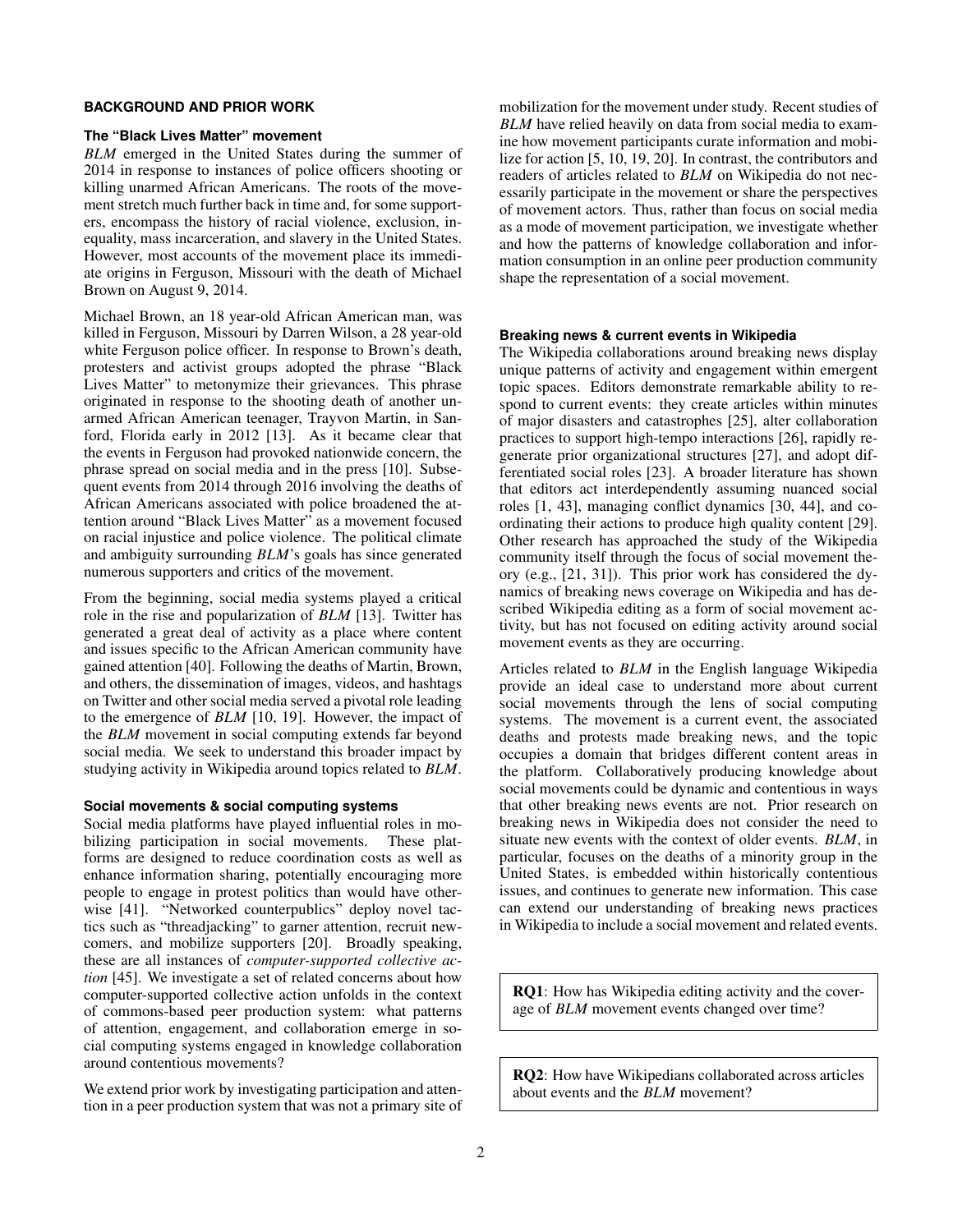

<span id="page-2-2"></span>Figure 1. The Wikipedia Template:Black Lives Matter containing relevant articles for analysis.

## **Collective memory in social computing**

*BLM* also lets us explore how social computing systems serve as sites of collective memory. The movement centers around a series of recent deaths. Social movements often focus on transforming individual events such as these into collective memories [\[16,](#page-10-9) [39\]](#page-11-14). A groups' shared sense of the past contributes to collective action by providing common frames to articulate grievances, develop shared identity, regenerate networks and resources, and increase incentives for cooperation [\[12,](#page-10-10) [34\]](#page-11-15). Halbwachs's theory of collective memory argues that memories shape and are shaped by present concerns and developed through social interactions [\[14\]](#page-10-11). Observing memory building around a social movement with respect to related events provides new insights into collective memory in Wikipedia.

Prior work by Pentzold [\[36\]](#page-11-2) describes the role of Wikipedia in constructing collective memories. Wikipedia's openness, popularity, and detailed archival records enables investigations into the processes of translating a topic's archival materials, historical scholarship, and other memories into an article. Subsequent research followed this perspective with a number of case studies. Memory-building processes for the Egyptian revolution across languages [\[7\]](#page-10-1), the deaths of notable people [\[24\]](#page-11-16), and the Vietnam War [\[33\]](#page-11-1) have all extended the understanding of how editors collaborate, manage conflicts, and produce knowledge in a commemorative mode. The current study extends the application of collective memory to events and memories encoded into individual articles that in turn compose a larger network documenting evidence relevant to a social movement.

However, there are opposing perspectives regarding whether collective memory threatens or supports collective action. Each perspective implies different dynamics between activity and attention across current and historical events. On one hand, tragic events in the past act as proof that transgressing the status quo is dangerous, which reinforces shame, fear, and apathy [\[38\]](#page-11-17). Such events can be collectively selfcensored and more favorable events privileged in order to preserve a positive self-image or dominant social identity. On the other hand, tragic events can be translated and sustained in oral, written, or visual histories as well as commemorated through rituals (*e.g.*, anniversaries) and artifacts (*e.g.*, literature). These collective memory repertoires provide interpretive material for people to make sense of current events, which in turn support solidarity and collective action [\[16\]](#page-10-9). In this view, activity around current events should be positively correlated with historical events as they are re-surfaced and sustained to support information seeking and mobilization.

RQ3: How are events on Wikipedia re-appraised following new events?

# **DATA AND METHODS**

This study uses the revision histories of English language Wikipedia pages related to *BLM* collected on April 21, 2016. A custom Python script built with the Wikitools library<sup>[1](#page-2-0)</sup> retrieved data from the English Wikipedia's MediaWiki API.[2](#page-2-1) The creation of the analysis page set required multiple steps. First, we built a list of potential pages by identifying the 59 articles belonging to the *Black Lives Matter* Wikipedia template (Figure [1\)](#page-2-2) and the 74 articles in the *Black Lives Matter* Wikipedia category. From the union of these unique pages, we excluded pages if they were not focused on the movement, a death, or a protest event. These pages were excluded because of the current study's focus on coverage and attention related to the movement, motivating deaths, and the protests in response. The resulting articles covered the social movement itself (1 page), deaths of African Americans (37 pages), and protest events (4 pages) totaling 42 pages.

We included the redirects and talk pages as well. Redirects give insights into editors who were interested in contributing, but may have edited a similar page before the current version became the main article for a topic [\[17\]](#page-10-12). We map activity on the redirected page to the target article of the redirect. The overall editing on redirect pages represents a small amount of activity to the sample (1.7% of total), but is included to provide article creation data. Talk pages are a history of discussions that occur throughout the lifespan of articles. In the complete set, there were 86,940 revisions made by 6,795 editors to 141 articles and talk pages from January 6, 2009 to April 21, 2016.

To supplement the revision data, we also analyze the pageviews for the sample from January 1, 2014 to January 1, 2016. Pageviews are a count of the number of visitors to each Wikipedia article. The data was extracted using Python from a third-party database of daily pageviews data.[3](#page-2-3) While this time range truncates some of the information that can be gained for some of the article sample, the two years of

<span id="page-2-0"></span><sup>1</sup>https://github.com/alexz-enwp/wikitools

<span id="page-2-1"></span><sup>2</sup>https://en.wikipedia.org/w/api.php

<span id="page-2-3"></span><sup>3</sup>http://stats.grok.se/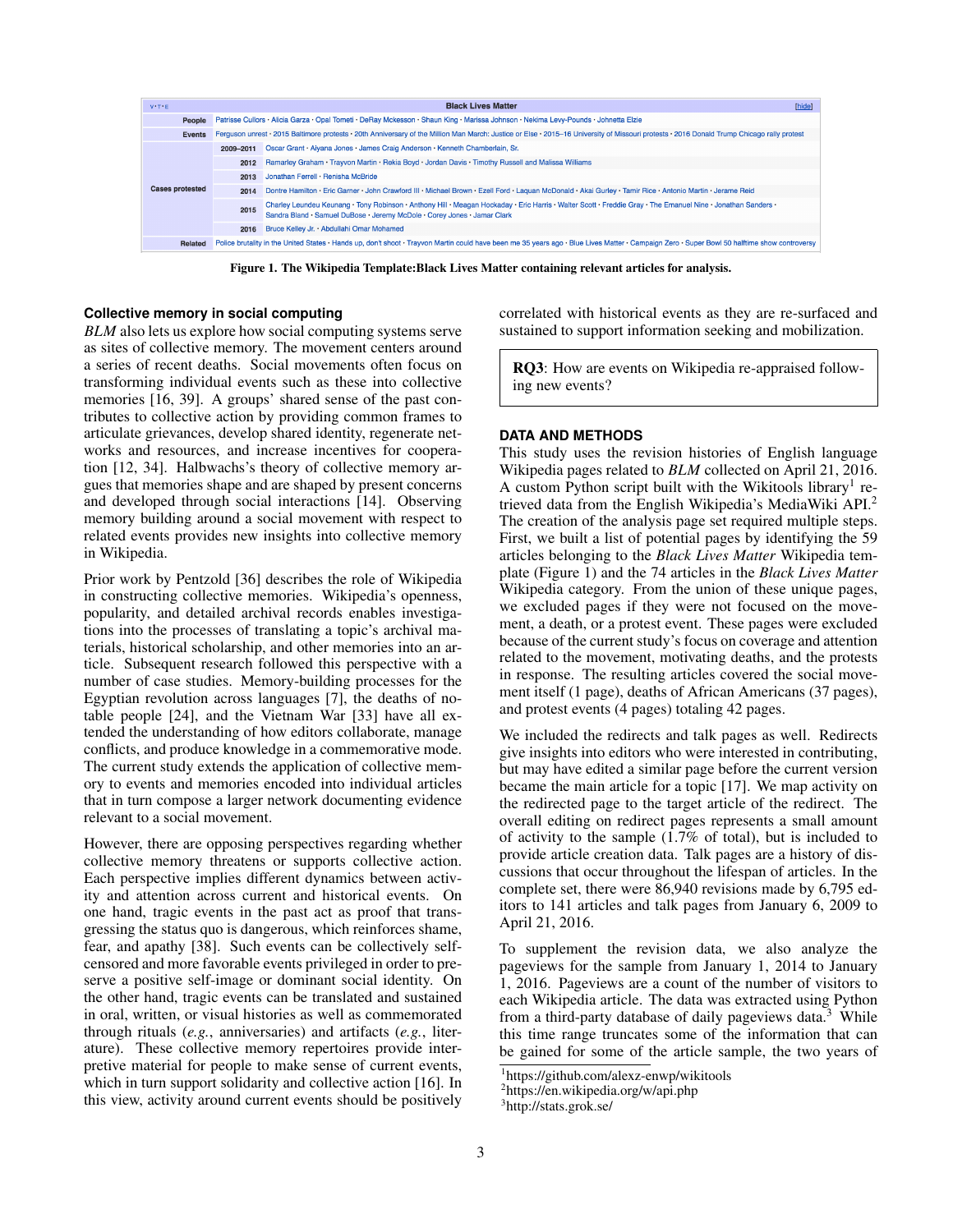| Article                                                                            | Revisions | Editors   | <b>Talk Revisions</b> | <b>Talk Editors</b> | Pageviews  |
|------------------------------------------------------------------------------------|-----------|-----------|-----------------------|---------------------|------------|
| Shooting of Michael Brown                                                          | 7, 141    | 904       | 19,454                | 391                 | 4,254,371  |
| Shooting of Trayvon Martin                                                         | 6,639     | 805       | 19.707                | 782                 | 1,145,483  |
| Shooting of Oscar Grant                                                            | 2,728     | 756       | 985                   | 113                 | 1,066,511  |
| Charleston church shooting                                                         | 2,544     | 575       | 2,118                 | 162                 | 903,191    |
| Ferguson unrest                                                                    | 1,847     | 556       | 1,640                 | 139                 | 1,315,598  |
| <b>Black Lives Matter</b>                                                          | 1,626     | 408       | 534                   | 74                  | 450,516    |
| Death of Eric Garner                                                               | 1,526     | 486       | 1,178                 | 122                 | 1,873,056  |
| Death of Freddie Gray                                                              | 1,513     | 354       | 1,358                 | 115                 | 1,375,498  |
| 2015 Baltimore protests                                                            | 1,034     | 298       | 634                   | 248                 | 611,371    |
| Death of Sandra Bland                                                              | 950       | 284       | 1,012                 | 65                  | 492,589    |
| Total                                                                              | 27,548    | $4,372^*$ | 48,646                | $1,743*$            | 13,488,184 |
| Indicates a unique count for each measure Overall 5 440 unique editors contributed |           |           |                       |                     |            |

<span id="page-3-0"></span>Indicates a unique count for each measure. Overall, <sup>5</sup>, <sup>449</sup> unique editors contributed.

Table 1. List of articles with the most revisions in the sample related to the movement. The number of editors, talk page activity, and pageviews are also included.

pageviews shows information consumption patterns about articles in the sample and daily changes in attention, especially after the movement began.

We focus on the three aforementioned research questions in order to extend prior research on social computing, social movements, and collective memory as well as studies of participation around breaking news and current events in Wikipedia. *BLM* provides a unique and exceptional opportunity to advance research at the intersection of these topics. Because prior work addressing these concerns and related phenomena does not support clear predictions or hypotheses to test, we adopt an exploratory and descriptive approach. We gain insights into the editing activity, attention, and collaboration surrounding *BLM* on Wikipedia. Temporal dynamics, correlations, and networks uncover different behavioral patterns showing the movement's impact on Wikipedia. Additionally, we qualitatively review discussions from the movement's talk page to further investigate collaborations surrounding *BLM*.

# **RESULTS**

## **RQ1: Intensified Documentation**

Research Question 1 asked, "How has Wikipedia editing activity and coverage of the *BLM* movement events changed over time?" We examine this question in two ways. First, we describe the revision and pageview activity to the top articles and identify variation in monthly activity due to current events. Second, we observe changes in the latency between the occurrence of an event and the creation of its article. There is wide variance, but latencies decline for events since the beginning of *BLM*. These results suggest Wikipedia editors engage in an emergent practice we call *intensified documentation* as they create more content, more quickly, within the normative constraints of Wikipedia policies like neutral point of view or notability. As *BLM* gained notoriety, Wikipedians covered new events more rapidly and also created articles for older events.

Revision histories document several dimensions of knowledge creation in Wikipedia: the editor, time stamp, and con-



<span id="page-3-1"></span>Figure 2. Aggregated monthly activity over time for all the pages included in analysis. The number of revisions (blue line), editors (green), and pages (red) are plotted.

tent changed in each revision. Table [1](#page-3-0) shows the number of revisions, editors, talk page revisions, talk page editors, and pageviews to the ten articles with the most revisions. The amount of activity on these ten articles and talk pages dominates all of the activity on the other 121 pages in the sample combined. The Top 10 pages and their corresponding talk pages account for 76,194 (87.6%) of all revisions, and 5,449 (80.2%) editors made these revisions. Excluding *BLM*, these top articles are about events that generated a large amount of media attention outside of Wikipedia [\[10,](#page-10-3) [13,](#page-10-2) [19\]](#page-10-4). The activity for the "Shooting of Michael Brown" and the "Shooting of Trayvon Martin" contribute 52,941 (60.9%) of all revisions by themselves. The "Shooting of Michael Brown" article also had the most pageviews, accounting for 31.5% of all views in the Top 10, reflecting its influence as a major news event.

Figure [2](#page-3-1) visualizes the monthly activity for all articles in our corpus by number of revisions made (blue), unique editors contributing (green), and pages edited (red). The peaks in activity correspond closely to the death of Oscar Grant (January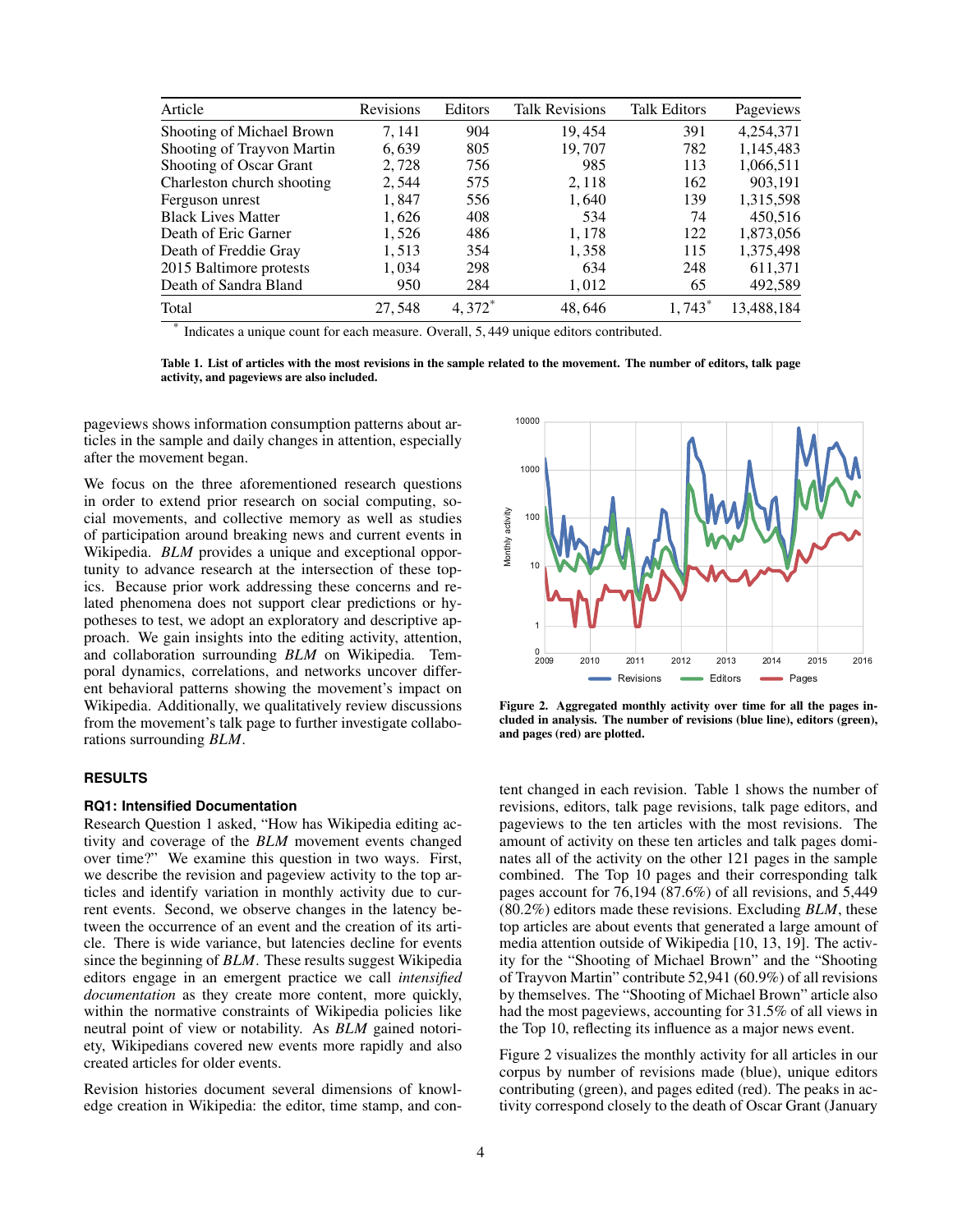

<span id="page-4-0"></span>Figure 3. The time difference (lag) between *BLM*-related deaths and the date that the corresponding Wikipedia page is created. The *y*-axis is ordered chronologically from oldest death (top) to most recent. Points for each death are grouped by color corresponding to when they occurred: "Before 2014", "During 2014", or "After 2014".

1, 2009), the death of Trayvon Martin (February 26, 2012), the death of Michael Brown (August 9, 2014), the death of Tamir Rice (November 22, 2014), the protests in Baltimore (April 2015), and the Charleston Church shooting (June 17, 2015). We note one peak in July 2013 corresponds to the acquittal of George Zimmerman, the man who killed Martin, and consists almost entirely (98%) of edits to pages related to the shooting of Trayvon Martin and a few edits to pages about the shooting of Oscar Grant. The monthly activity plots illustrate that prominent events drive periods of high activity and reshape activity in aggregate. While they do not sustain the levels of peak activity, we observe a general trend towards an increasing level of activity across all three metrics as additional articles are created and added to the sample. However, the large peaks seem to suggest that activity in the *BLM* topic space is focused on individual events and does not necessarily imply sustained writing about the *BLM*-related topics.

The activity analysis above does not discriminate between different types of editors who may contribute to articles. The editing environment of Wikipedia is dynamic and will be different for different types of users (*e.g.*, registered, administrators, bots, and unregistered). Page protection statuses affect editing activity from different sets of users, especially unregistered ones [\[18\]](#page-10-13). There are 374 log events collected for the sample, including redirected pages. 21 of the 374 events are autoconfirmed page protections to the 42 main articles, which prevent unregistered users from making revisions. In the entire 141-page sample, there were 3,275 unregistered editors who made 7,703 revisions. These people would not have been able to edit anything when pages were under protection. It is possible that these protection spells suppressed activity from unregistered users who were vandalizing pages, and also users interested in contributing, but unfamiliar with the policies of Wikipedia to navigate the protections.

#### *Temporal dynamics of article creation*

The template for *BLM* includes 37 incidents that resulted in the deaths of African Americans (Figure [1\)](#page-2-2), but how long after these incidents did it take for Wikipedia articles to be generated? The time between an event and the creation of its Wikipedia article event can signal its significance [\[27\]](#page-11-4). Unlike the "wiki-bituary" activity following the deaths of people who already had Wikipedia articles [\[24\]](#page-11-16), the deceased subjects in our sample did not have articles until after their deaths generated media attention. Figure [3](#page-4-0) plots the 37 events and the time elapsed between the event and article creation.

We note the wide variation in article creation latency. Only two of the deaths have articles created within 24 hours of the event ("Charleston Church Shooting" and "Wilkinsburg police shooting"); across the rest of events, it takes at least 48 hours. Even the deaths that were major news stories in the United States, such as "Shooting of Michael Brown," "Shooting of Trayvon Martin," and "Death of Eric Garner" took at least two days for their articles to be created. Many of the articles appear months or even years after the deaths occurred. The "Shooting of Rekia Boyd" (1,133 days) and the "Shooting of Ramarley Grant" (1,097 days) had the longest article creation lag. In total, 12 of the events had article creation lags of at least 100 days. None of these events were among the most active pages in the sample by number of revisions.

Also in Figure [3,](#page-4-0) we separate the deaths into three categories that correspond to different phases of the *BLM* movement: "Before 2014," "During 2014," and "After 2014." There are 11 death events that took place before 2014, 10 events during 2014, and 16 events after 2014. Before 2014 and the emergence of *BLM*, the 11 articles about deaths took on average 361 days to be created after each death. During 2014, when the *BLM* movement gained attention, the 10 pages about deaths took on average 107 days to be created. After 2014, the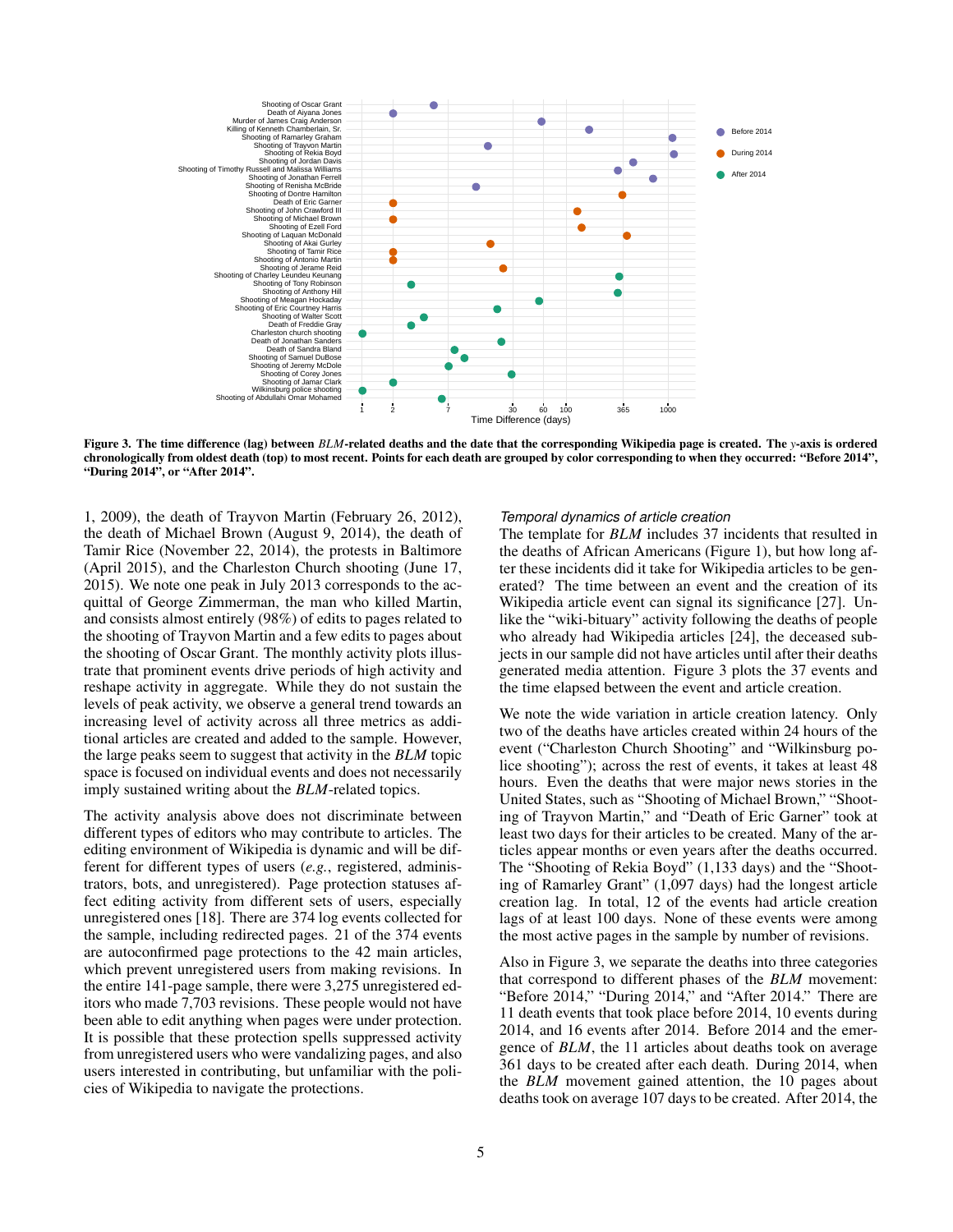

<span id="page-5-0"></span>Figure 4. Changes in Jaccard similarity scores for top 10 articles. Similarity is computed daily for the cumulative editor sets between the focal article and editors to all articles in the corpus.

16 pages about deaths took on average 51 days to be created after each death. The deaths of most of these African Americans did not become articles until after widespread attention started to be given to *BLM* and these types of incidents.

The *BLM* movement has led to both reduced latency in article creation and increased coverage of relevant deaths, demonstrating an overall pattern of *intensified documentation*. The rise of *BLM* has coincided with Wikipedia reducing its average response time from 361 to 51 days (86% reduction) when creating new articles about such related deaths. In addition, there have been more articles created about related deaths in the 16 months after 2014 than in the 60 months before 2014. The *BLM* movement and the curation of a Wikipedia template and category organized the topic space and appears to have helped editors create knowledge about the events related to the movement.

# **RQ2: Collaborative migration**

Research Question 2 asked, "How have Wikipedians collaborated across articles about events and the *BLM* movement?" To what extent did Wikipedia editors contribute across related articles? How does this activity change over time and in response to new events? We explore these questions in two ways. First, we examine the similarities between the sets of editors and changes over time across articles. Then we qualitatively investigate discussions on the "Black Lives Matter" talk page. Experienced editors were diligent in maintaining a neutral point of view, improving the sourcing, and making decisions about inclusion of related events in the article. These findings illustrate a distinctive mechanism we term *collaborative migration* in which groups of Wikipedia editors move among related event articles in the absence of traditional coordination structures to support co-authorship, such as templates or WikiProjects. In the case of *BLM*, many of these structures were not created until mid-2015.

#### *Editor similarities over time*

We analyze editor similarity across articles using Jaccard coefficients. The Jaccard coefficient captures the similarity between two sets of entities by computing the size of the intersection between entities in both sets, divided by the union of the sets. We computed daily Jaccard coefficients between the

cumulative set of editors to a given article and the cumulative set of editors to all other articles in the corpus between January 2014 and January 2016. Substantively, this metric describes what fraction of users on an article in a given day had edited any other article in the corpus at any time leading up to and including that day. Small values indicate a small percentage of the editors on the article have engaged with other *BLM*-related articles while large values indicate there is substantial overlap between the editors of the article and the editors contributing across all other *BLM* articles. Assessing the similarity in editors between articles reveals whether the collaborators converge or diverge over time.

Figure [4](#page-5-0) plots these daily Jaccard similarity coefficients for the Top 10 articles (Table [1\)](#page-3-0). First, the daily editor similarities between articles are relatively low in absolute terms: the "Shooting of Michael Brown" article shows the greatest similarity in editor membership with the rest of the corpus but never rises above 7% similarity. Given the number of articles and the tendency for most editors to contribute only once, ∼7% similarity over a set of 6,795 unique users is quite high.

Many newly-created articles like "Shooting of Michael Brown" follow a "rotated L"-shaped pattern of sharply rising similarity immediately following their creation followed by a plateau of relatively constant similarity in the cumulative editor sets. The immediate increase in similarity suggests a set of "early responder" editors rapidly come together to contribute to and frame these articles. However, the tendency for editor similarity to decrease over time across these articles suggests that new contributors to these articles in the weeks and months after the events themselves tend to edit only that article rather than working across articles. Figure [4](#page-5-0) also shows discontinuities in articles' similarities around the time that *new* articles are created. For some events and some articles, this results in increased similarity scores. For others, the same event appears to drive down similarity, indicating that the article's editors overlap less with the full set.

The creation of the "Black Lives Matter" article (Fig. [4,](#page-5-0) cyan line) in late 2014 corresponds to noticeable increases in the similarity coefficients for the articles about Michael Brown, Ferguson, and Eric Garner, but minor decreases in the similarity coefficients for Trayvon Martin and Oscar Grant. Editors on the "Black Lives Matter" article also started editing the former articles, but did not edit the latter articles. All of the related event articles show a general tendency towards slowly-declining similarity over time. The *BLM* article's similarity coefficient, while relatively low compared to major event articles in absolute terms, has followed a different and constantly increasing trajectory. The trend suggests editors of event articles increasingly make contributions to the movement article as well.

Figure [5](#page-6-0) measures editor similarity in an alternative way. It shows the extent to which editors of Top 10 articles (Table [1\)](#page-3-0) collaborated in the rest of the articles over time. We compute the daily fraction of users who edited any of the Top 10 articles and the rest of the articles by *relative dates* since the non-Top 10 article was created. While there is wide variation in articles, the averaged values (in red) show the frac-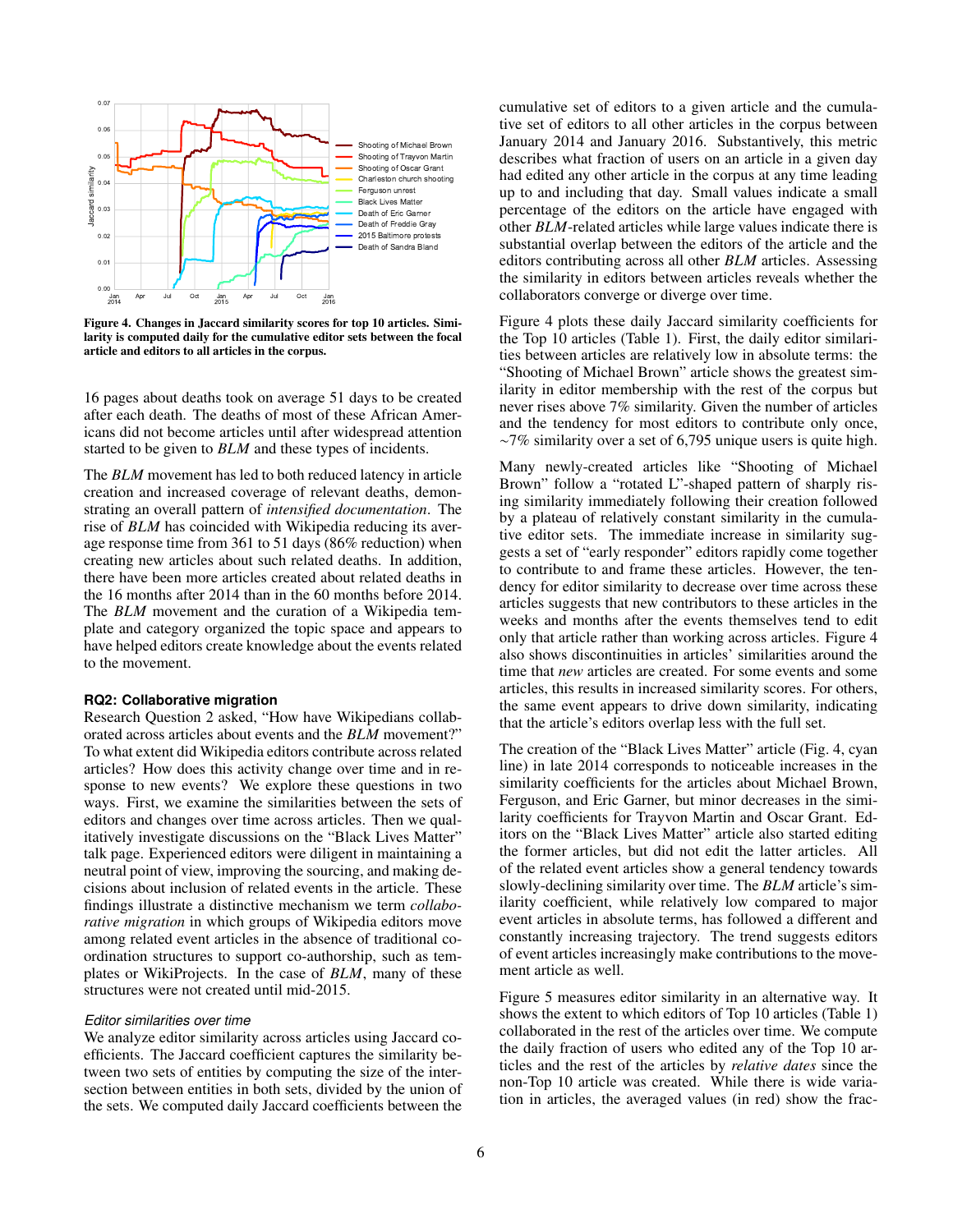

<span id="page-6-0"></span>Figure 5. Fraction of editors from Top 10 *BLM* articles in Table [1](#page-3-0) collaborating on non-Top 10 *BLM* articles by day since article creation. Average value across articles in red.

tion is initially high (∼50%) but declines only modestly. Editors migrate throughout the corpus across the lifespans of pages. The tendency for non-Top 10 articles to draw large fractions of their editorship from Top 10 articles, even when many of these articles are created weeks or months after the events themselves, shows that editors collaborate on highprofile events as well as less popular or overlooked events.

#### *Black Lives Matter talk page discussion*

The "Black Lives Matter" article in Figure [4](#page-5-0) has an increasing trend of similarity that differs from other Top 10 articles. The article is the only one in the sample dedicated to the social movement and it is reliant upon the actual events that motivate it. We conducted an interpretive analysis of the "Black Lives Matter" talk page to better understand how the events are organized into knowledge on *BLM*. There were 74 editors who made 534 revisions (See Table [1\)](#page-3-0), and 41 of these talk page editors also edited the *BLM* article itself. This indicates that only 10% of editors to the article participated in discussions on the talk page. Reviewing the posts that were made from December 21, 2014 to April 3, 2016 reveals deliberations about how Wikipedia rules should be applied to the movement's article. 6https://en.wikipedia.org/wiki/WP:IRS Mar

A recurring debate surrounded *BLM*'s connection to associated events and deaths. Editors deliberated how to situate the *BLM* article with respect to other related events while maintaining Wikipedia's standards, such as keeping a neu-tral point of view<sup>[4](#page-6-1)</sup>, preventing it from becoming a "coat rack" article<sup>[5](#page-6-2)</sup> for enumerating all related events, and identifying re-liable sources<sup>[6](#page-6-3)</sup>. During the time some of these discussions took place, neither the template nor category for *BLM* existed, and editors discussed whether and how to organize and situate individual events with the movement. One particularly active editor in the sample with 1,040 revisions, "MrX," was

<span id="page-6-1"></span>

<span id="page-6-2"></span><sup>&</sup>lt;sup>5</sup>https://en.wikipedia.org/wiki/WP:Coatrack<br><sup>6</sup>https://en.wikipedia.org/wiki/WP:IRS



<span id="page-6-4"></span>Figure 6. Example: Pageviews among four articles in the aftermath of Freddie Gray's death. Correlations were calculated from the daily attention dynamics.

adamant that clear connections between related events and *BLM* needed documentation before inclusion:

*Many of the articles linked make no mention of BLM. Again, this is an original research issue and a WP:NPOV issue... My remaining concern is that a list like this may be WP:UNDUE, and turns the article into somewhat of a WP:COATRACK. For example, did Oscar Grant III's death in 2009 actually inspire the movement that started four years later, or is this some revisionist history on the part of the organization?*

Editors' diligence against such inclusions suggests that Wikipedia remains a place for documenting events and revising accounts of the movement consistent with community standards such as NPOV. This included a debate about identifying a *BLM* protest. The most active editor in the sample, Mandruss (6,248 revisions), expressed concerns about what constitutes a related protest:

*If I then protest the Killing of John Doe and invoke the BLM name, and some [reliable source] reports that I did so (without necessarily endorsing the connection), does that constitute a BLM protest?*

The talk page illustrates challenges editors faced when trying to produce a neutral and consistent record about a social movement without explicitly supporting it. Identifying reliable sources is challenging with breaking movement events that lack authoritative, centralized sources of information. Editors also needed to decide when to focus content on *BLM* and to what extent to incorporate pages about individual events into *BLM* for background. In the context of *collaborative migration*, these discussions show the choices made in organizing knowledge among events before infrastructures (WikiProjects, categories, and templates) exist for topics and are essential for collaboration.

# **RQ3: Dynamic re-appraisal**

Research Question 3 asked, "How are events on Wikipedia reappraised following new events?" The declining event-article

<span id="page-6-3"></span>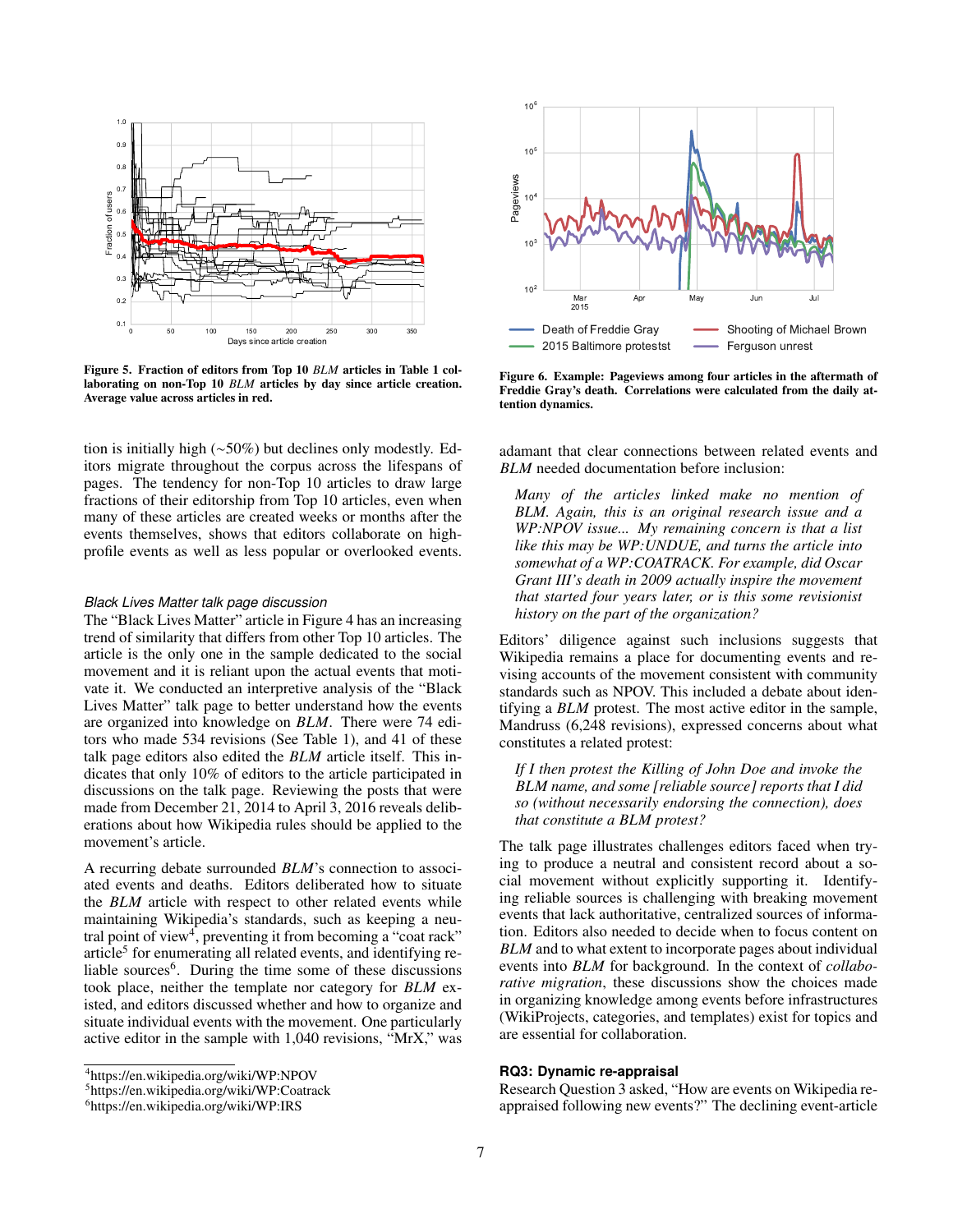latency in Figure [3](#page-4-0) suggests relationships between different incidents. Some articles may drive attention or editing activity to other articles. We examine the extent to which revision and pageview behavior about different events are correlated with each other. Unlike other research on social movements, we use these Wikipedia measures to observe how people rely on prior events as part of the sensemaking process associated with a social movement. These relationships highlight a general pattern we term *dynamic re-appraisal* in which Wikipedia users engaged in information seeking return to previous event articles in response to current events.

Figure [6](#page-6-4) is an example of daily pageview activity for four articles in the *BLM* corpus in the aftermath of Freddie Gray's death in April 2015. The pageviews for all four appear to follow similar trends. There is a spike of activity on the "Death of Freddie Gray" and "2015 Baltimore protests" articles since these events were major news events at the time. The pageview activity for the "Shooting of Michael Brown" and "Ferguson unrest" articles also show attention spikes at the same time, despite these events happening nine months earlier. A little over a month later, in late June, we observe a spike in views to the "Death of Freddie Gray" and "Shooting of Michael Brown" articles without any corresponding increase in views to the "2015 Baltimore protests" or "Ferguson unrest" articles. These patterns highlight that attention to Wikipedia articles can spillover to adjacent articles [\[32\]](#page-11-18). We can use such highly-correlated behaviors to reveal topically similar or contextually relevant article relationships.

Tables [2–](#page-7-0)[4](#page-7-1) are the most positive correlations for daily revision, pageview, and revision-pageview activity (respectively). Revision activity (Table [2\)](#page-7-0) has consistently lower correlations than the pageview (Table [3\)](#page-7-2) or revision-pageview relationships (Table [4\)](#page-7-1). The cost of editing articles is higher than simply viewing them, which is an intuitive explanation of the observed differences in correlation. The strongest correlations exist between articles about similar events, such as Freddie Gray and Baltimore protests or Michael Brown and Ferguson protests. These correlations also reveal temporal and spatial relationships. The article for Rekia Boyd was created in the same week as the articles for Freddie Gray and 2015 Baltimore protests. The Walter Scott shooting and Charleston church massacre both happened in Charleston, South Carolina in 2015 and the officer's indictment in the former happened days after the latter.

# *Clustering of article correlations*

To make sense of these three different correlation relationships, we use hierarchical clustering to identify article pairs that have similar correlation values across all three article interactions. We compute the distances between clusters using the Ward variance minimization algorithm and manually tuned the distance parameter to return four easilyinterpretable clusters. The results are clusters where the three correlation values for each article pair in the cluster are more similar to other article pairs in the cluster than outside the cluster. Each cluster of article relationships can be qualitatively interpreted as having distinctive information consumption and production patterns. We focus on the cluster where

| Article 1         | Article 2                 | Corr. |
|-------------------|---------------------------|-------|
| Freddie Gray      | <b>Baltimore</b> protests | 0.672 |
| Rekia Boyd        | <b>Baltimore</b> protests | 0.601 |
| Jeremy McDole     | James Craig Anderson      | 0.546 |
| <b>Tamir Rice</b> | Ferguson unrest           | 0.516 |
| Michael Brown     | <b>Baltimore</b> protests | 0.504 |

<span id="page-7-0"></span>Table 2. Five article pairs with strongest daily revision correlations.

| Article 1            | Article 2                 | Corr. |
|----------------------|---------------------------|-------|
| Michael Brown        | Ferguson unrest           | 0.918 |
| <b>Walter Scott</b>  | Charleston shooting       | 0.915 |
| Freddie Gray         | <b>Baltimore</b> protests | 0.863 |
| Ferguson unrest      | Freddie Gray              | 0.842 |
| Eric Courtney Harris | Freddie Gray              | 0.840 |

<span id="page-7-2"></span>Table 3. Five article pairs with strongest daily pageview correlations.

| Pageviews            | Revisions                 | Corr. |
|----------------------|---------------------------|-------|
| Freddie Gray         | <b>Baltimore</b> protests | 0.942 |
| Eric Courtney Harris | <b>Baltimore</b> protests | 0.856 |
| Akai Gurley          | <b>Baltimore</b> protests | 0.839 |
| <b>Walter Scott</b>  | Charleston shooting       | 0.836 |
| Ferguson unrest      | <b>Baltimore</b> protests | 0.829 |

<span id="page-7-1"></span>Table 4. Five article pairs with strongest revision-pageview correlations.

pages' pageview and revisions activity are most strongly and positively correlated with each other. Substantively, these article pairs are viewed and edited in similar ways on similar days—indicating that they have the most well-aligned production and consumption among those in our sample [\[42\]](#page-11-19).

The set of article relationships in this highly-correlated cluster can also be visualized as a network to identify clusters of topics that behaved most similarly with each other. In Figure [7,](#page-8-0) each node in the network is an article and the articles are connected by directed links if these articles' pageview and revision time series behavior appeared in the most strongly correlated cluster. Correlations between articles in this network indicates that both articles' revision and pageview behaviors respond similarly to each other. This network perspective helps to surface latent relationships between topics based on the dynamics of users' activity editing or viewing these pages at the same time.

This correlation network is not completely connected. Articles about the shootings of Trayvon Martin, Michael Brown, and Oscar Grant, the most prominent and actively-edited events in our corpus, are found in the green-colored community at 3 o'clock in Figure [7.](#page-8-0) Despite the tremendous amount of activity on these articles, they are not the most central articles in the correlation network. Articles about the deaths of Freddie Gray and the 2015 Baltimore protests occupy the most central locations in this interaction network (in the pinkcolored community at 10 o'clock in Figure [7\)](#page-8-0).

Activity on these articles drove pageviews and revisions to each other, but not to other articles like "Black Lives Matter"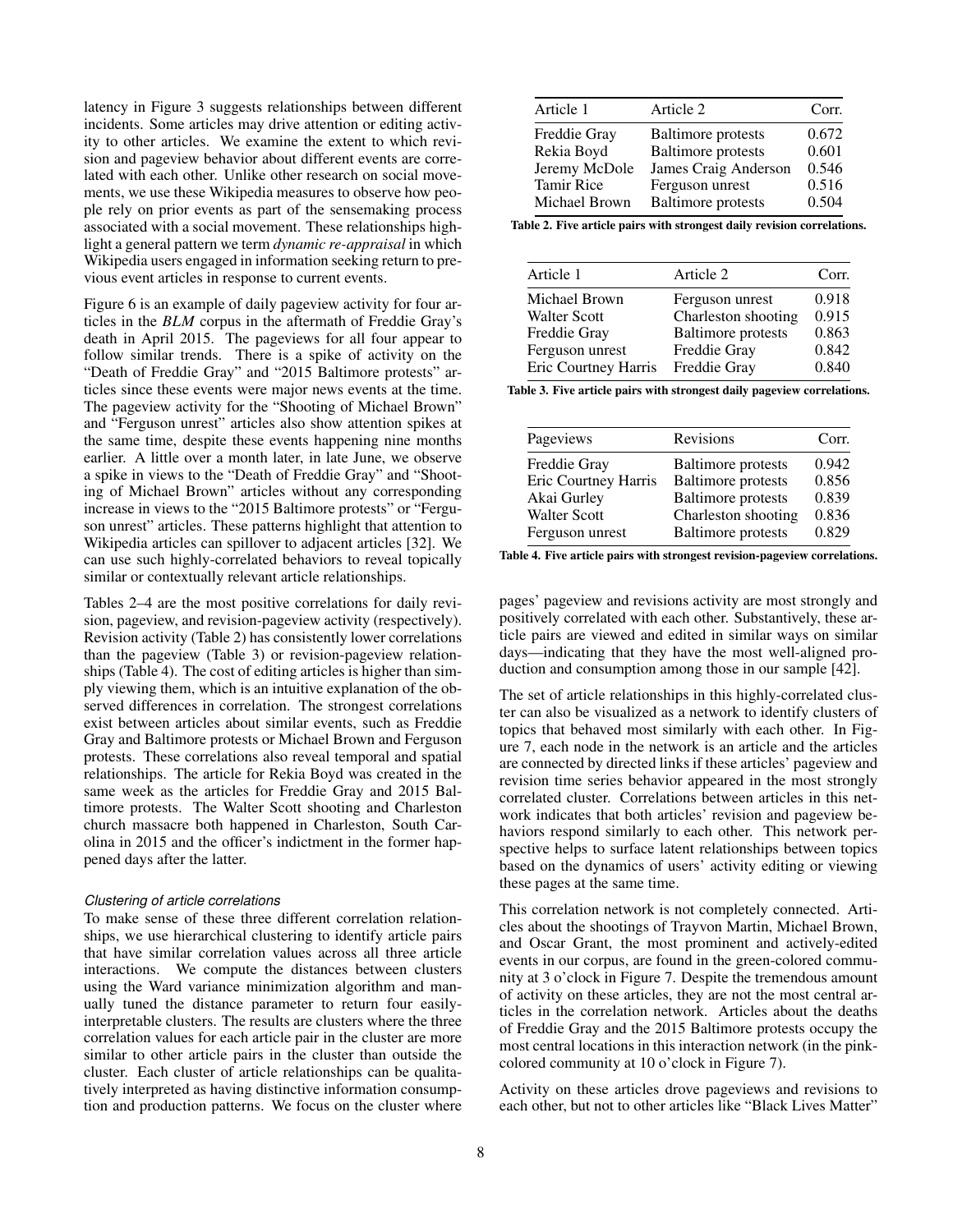

<span id="page-8-0"></span>Figure 7. Network of article-article relationships based on correlations among pageview and revision activity. Articles are linked together if these articles occur in the same hierarchical cluster. Nodes are sized by number of connections and colored by a community detection algorithm.

(at 9 o'clock in Figure [7\)](#page-8-0), implying there was little correlation between the "Black Lives Matter" article and these prominent event pages. *BLM* is only a peripheral node in this correlation network, having a single connection to the shooting of Dontre Hamilton. The lack of connectivity for *BLM* in this cluster implies that the activity on articles about individual events is not robustly correlated with the activity on the *BLM* movement article. In other words, while articles about different events exhibit strong correlations in pageview and editing activity, this event-related activity is not also driving activity in the article about the movement itself.

The daily editing and pageviews correlations between relatedevent articles show that articles can remain active sites of attention even when they are not breaking news stories. These "dynamic re-appraisal" processes capture users' engagement with content about some — but not all — related events as part of information seeking and sensemaking routines in the aftermath of new events. These behaviors capture emergent knowledge collaboration relationships within social computing systems beyond existing affordances such as coauthorship, hyperlinking, or categorization.

# **DISCUSSION**

This analysis of activity around Wikipedia articles related to the *Black Lives Matter* movement contributes to prior literature on social movements by describing knowledge production and collective memory in a social computing system as the movement and related events are happening. We identify three distinct mechanisms — intensified documentation, collaborative migration, and dynamic re-appraisal — that occur throughout the *BLM*-related pages on Wikipedia. Through these mechanisms, the articles and the editors who worked on them support collective memory and knowledge production. The activity drives knowledge creation around *BLM*, organizes the topic space, and generates a neutral accounting of the movement and related events. The patterns of participation and attention around *BLM* pages also demonstrate some novel dynamics when compared with earlier analysis of

Wikipedia. We discuss the connections between these mechanisms, theory, the implications of our findings for practice and design, as well as the limitations of this work below.

# **Intensified documentation**

In the context of the *BLM* movement, the growth in the number of articles, acceleration of editing activity, and reduction in article creation latency reflect a general pattern of behavior we term *intensified documentation*. We do not claim that editors sought to advance the agenda of movement supporters or opponents. Instead, Wikipedians generated a neutral accounting of related events and created topical structures to navigate *BLM* content. Indirectly, Wikipedia's coverage arguably lends support to *BLM*'s claims about police violence in the United States being a systematic problem rather than isolated cases. This affinity between coverage and movement aims of increased visibility, mourning, and commemoration derive from the specific character and tactics of *BLM*. In general, intensified documentation practices may support or discredit movement frames over time. In this way, intensified Wikipedia coverage of social movement concerns seem likely to capture the context of a movement more thoroughly than other social computing platforms like Twitter.

# **Collaborative migration**

Similar to prior work on breaking news in Wikipedia, we observe *collaborative migrations* as editors work across topically-related articles. In general, effective coverage of new events implies sustained engagement from editors to coordinate in the aftermath, manage conflicts arising in response, and support collaboration by developing infrastructures (like templates and categories) [\[27\]](#page-11-4). The *collaborative migrations* around *BLM* extend the understanding of breaking news in one key way. Wikipedia's coverage of *BLM* requires the integration of the social movement with events across a longer time horizon. Some events are breaking news with respect to the movement, but others are older events. Some events had articles well *before BLM* existed, while other events occurred years ago, but did not have an article until *after BLM*. New current event articles also prompted noticeable changes in the similarities of existing articles, sometimes increasing similarity as prior editors came in or decreasing similarity as new editors joined the editing population. The *BLM* article itself did not have high co-authorship similarity, but exhibited sustained growth in similarity unlike the event articles. This suggests that it played an increasingly central role facilitating collaboration and connections across events as its editor population became more similar to the other articles. There are likely other types of current events and topic domains that fit this pattern of a central reference article surrounded by a set of less connected articles.

# **Dynamic re-appraisal**

The re-appraisal of past events in response to new events highlights how the distinct affordances of Wikipedia translate into collective memory practices. We find evidence of increased traffic to articles about past events even when there was little new information on them. We interpret this as evidence of Wikipedia readers making sense of new events by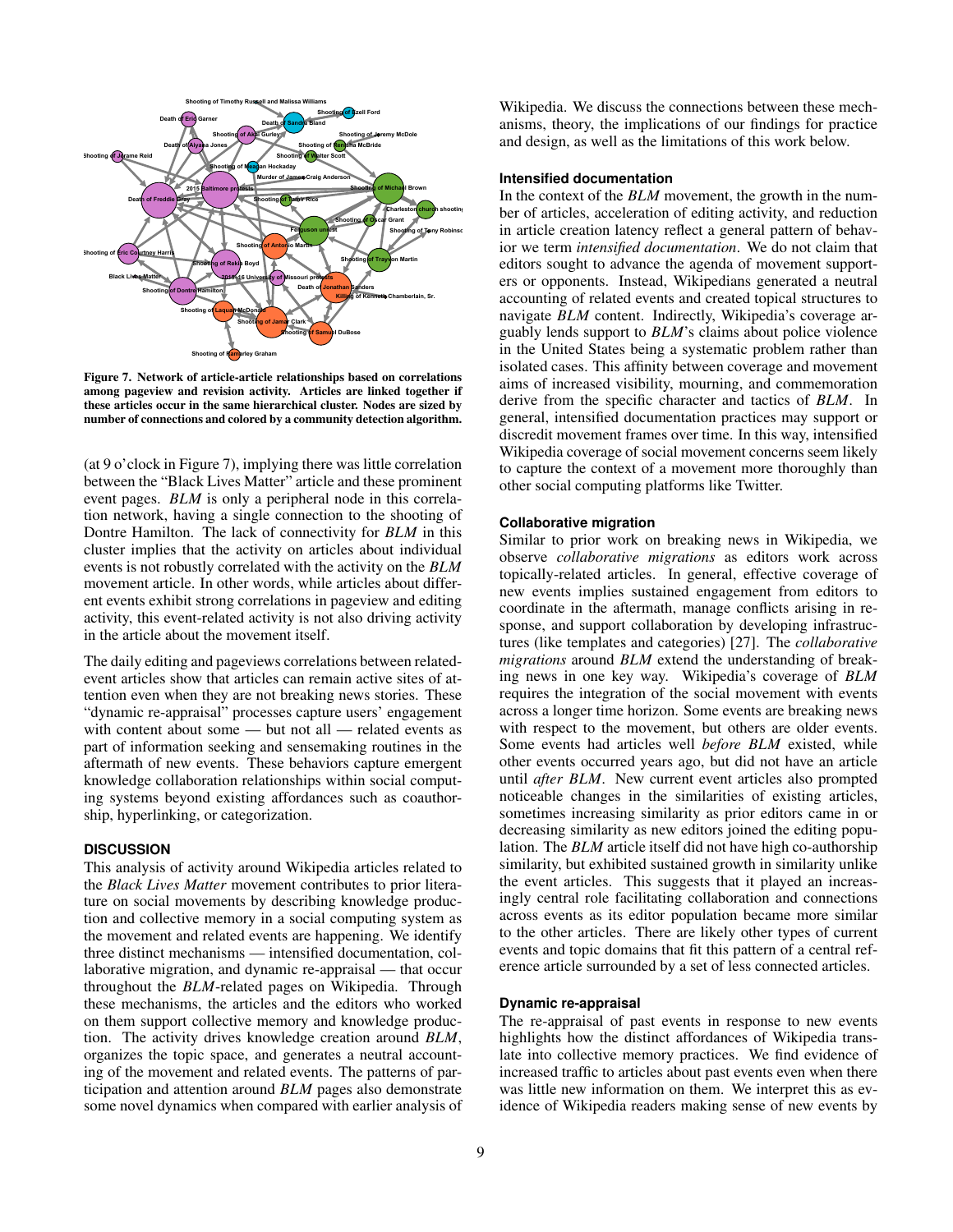reading about related prior events. We are not aware of prior work documenting this pattern on Wikipedia or other social computing systems.

We also observe correlations between knowledge production (revisions) and consumption (pageviews) within the same article and also between different articles in our study. In the context of *BLM* these correlations potentially reflect collective sense-making attempts to constrain uncertain, anomalous, or unjust events within narratives about events having similar familiar contexts and actors [\[37\]](#page-11-20). They also reflect patterns consistent with past Wikipedia research finding correlations between viewership and editorship [\[17\]](#page-10-12).

Intentionally or not, the process of dynamic re-appraisal around events of public mourning and commemoration aligns with some of the goals and tactics embraced by *BLM* movement participants. Without breaking with community norms like NPOV, Wikipedia became a site of collective memory documenting mourning practices as well as tracing how memories were encoded and re-interpreted. Editors and readers who curated, visited, and re-visited information surrounding movement-related events contributed to this process.

# **Implications for practice and design**

Movement participants or organizations may look to the *BLM* coverage on Wikipedia as an example of how to coopt a social computing system, but this reflects a profound misunderstanding of how Wikipedia works. Wikipedia's open nature and encyclopedic scope allow social movements to be neutrally documented, resulting in framing and narrative generation processes unlike those found in other social computing systems. Typically, a movement's framing describes the grievances at stake, determines how the movement is understood, and specifies the scope of issues to be addressed by fostering a "sense of severity, urgency, efficacy, and propriety" [\[2\]](#page-10-14). Movement narratives attempt to link past, present, and future events together and align individual and collective identities into stories that shared and referenced [\[37\]](#page-11-20). While the use of social media has transformed mobilization strategies [\[3,](#page-10-0) [6\]](#page-10-15), movement actors should also consider the role of online communities like Wikipedia in framing movements for a broader audience. Distinct from settings like Twitter or Facebook, movements may struggle to exert control over Wikipedia narratives since the information must meet criteria like neutrality and notability.

Designers could better support the sorts of collaboration, collective sense-making, and attention dynamics we observed around *BLM* articles in Wikipedia. For example, the evidence we uncover of dynamic re-appraisal suggests that editors working on Wikipedia articles about a particular current event would likely benefit from understanding the coverage of related prior events. Likewise, readership patterns, category structures, and templates could be used to design a more active content suggestion system for Wikipedia readers. Previous work indicates that surfacing past activities or interests for editors can mobilize them to make more contributions [\[4\]](#page-10-16). Our findings here imply that similar interventions could help readers navigate a topically-linked set of articles related to unfolding events or movements.

# **Limitations and future work**

Our analysis looked at only a single, prominent, contemporary social movement case in the United States and activity related to it on the largest language edition of Wikipedia. All of these features potentially limit the generalizability of these findings across other cases, movements, or contexts. However, social movements are ubiquitous and social computing systems increasingly function as spaces of collective knowledge production, sense-making, and commemoration. The dynamics we have described here can help guide future investigations into these phenomena.

A richer mixed-methods accounting of the framing contests, value conflicts, editor identities, and motivations would also complement the results we report. The logged revisions provide a rich, but convenient sample of data that censors contributions during page protections [\[18\]](#page-10-13), overlooks the choice of information sources [\[8,](#page-10-17) [9\]](#page-10-18) and the role of automated agents in supporting collaboration [\[11\]](#page-10-19). We do not have data on the demographic attributes of editors or readers in our dataset. While prior work has documented disparities in participation [\[15\]](#page-10-20), we do not know whether or how the readers and editors of pages related to *BLM* reflect these broader trends. In addition, while the representation of *BLM* in Wikipedia may advance some movement goals, we cannot make claims regarding whether editors support the movement or not. Future research might address this in a variety of ways, including analyzing the content of revisions and revision histories of editors, administering surveys to collect demographic or motivational data, and performing interviews and qualitative analyses of editors' actions.

The descriptive and exploratory quantitative analyses we employed could be augmented as well. Regression, network, or time series modeling could be used to estimate the likelihood of existing editors contributing to movement articles or editors migrating across articles. Text analysis techniques could be used in conjunction with news data to examine the gaps or biases in coverage on Wikipedia compared to popular media narratives and frames. Sequence analysis approaches could be used to better disambiguate the direction of editor flows among these articles [\[28\]](#page-11-21). Observational causal inference approaches could also be used to identify the influence of dynamic re-appraisals on other collaborative proceses [\[32\]](#page-11-18).

# **CONCLUSION**

Wikipedia's openness, popularity, and legibility provides a unique opportunity to track the evolution of social movements' activity over time. Our analysis of the English Wikipedia's response to the "Black Lives Matter" movement and articles about related events extends understanding of the role social computing systems have in online collective action. Our findings point to the interplay between collective action and collective memory by highlighting three distinctive mechanisms: intensified documentation, collaborative migration, and dynamic re-appraisal.

# **ACKNOWLEDGEMENTS**

The authors thank the BYOR workshop at Northwestern for reviewing early drafts of this work. We thank the anony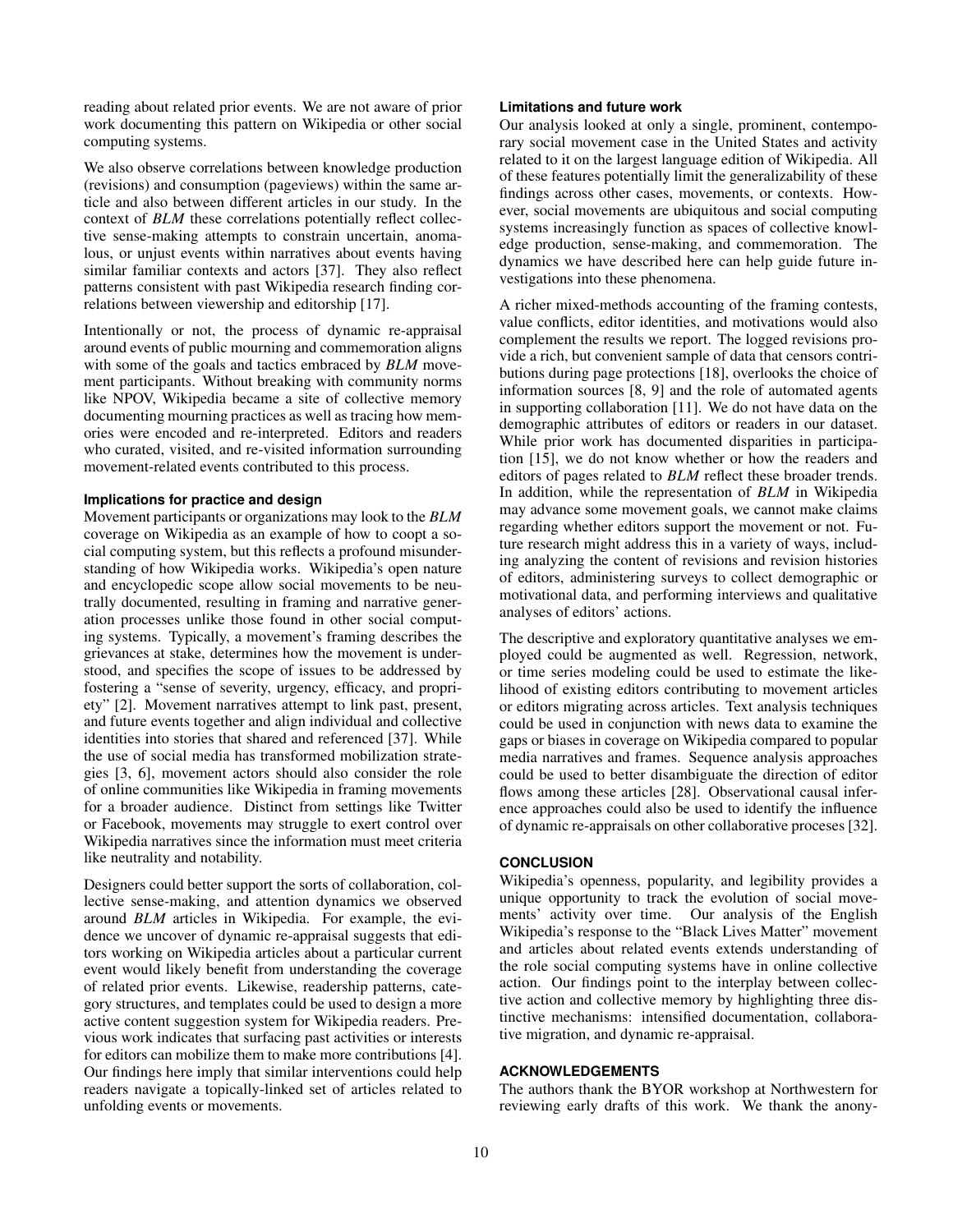mous reviewers and Cliff Lampe for their detailed comments, which have strengthened this work.

# <span id="page-10-7"></span>**REFERENCES**

- 1. Ofer Arazy, Felipe Ortega, Oded Nov, Lisa Yeo, and Adam Balila. 2015. Functional Roles and Career Paths in Wikipedia. In *Proceedings of the 18th ACM Conference on Computer Supported Cooperative Work & Social Computing (CSCW '15)*. ACM, New York, NY, USA, 1092–1105. DOI: **<http://dx.doi.org/10.1145/2675133.2675257>**
- <span id="page-10-14"></span>2. Robert D Benford. 1993. "You Could Be the Hundredth Monkey": Collective Action Frames and Vocabularies of Motive Within the Nuclear Disarmament Movement. *The Sociological Quarterly* 34, 2 (1993), 195–216.
- <span id="page-10-0"></span>3. W. Lance Bennett and Alexandra Segerberg. 2013. *The Logic of Connective Action: Digital Media and the Personalization of Contentious Politics*. Cambridge University Press, New York.
- <span id="page-10-16"></span>4. Dan Cosley, Dan Frankowski, Loren Terveen, and John Riedl. 2007. SuggestBot: Using Intelligent Task Routing to Help People Find Work in Wikipedia. In *Proceedings of the 12th International Conference on Intelligent User Interfaces (IUI '07)*. ACM, New York, NY, USA, 32–41. DOI:**<http://dx.doi.org/10.1145/1216295.1216309>**
- <span id="page-10-6"></span>5. Munmun De Choudhury, Shagun Jhaver, Benjamin Sugar, and Ingmar Weber. 2016. Social Media Participation in an Activist Movement for Racial Equality. In *Tenth International AAAI Conference on Web and Social Media*. **[http://www.aaai.org/ocs/](http://www.aaai.org/ocs/index.php/ICWSM/ICWSM16/paper/view/13168) [index.php/ICWSM/ICWSM16/paper/view/13168](http://www.aaai.org/ocs/index.php/ICWSM/ICWSM16/paper/view/13168)**
- <span id="page-10-15"></span>6. Jennifer Earl and Katrina Kimport. 2011. *Digitally Enabled Social Change: Activism in the Internet Age*. MIT Press.
- <span id="page-10-1"></span>7. Michela Ferron and Paolo Massa. 2011. Collective memory building in Wikipedia: the case of North African uprisings. *Proceedings of the 7th International Symposium on Wikis and Open Collaboration* (2011), 114–123.
- <span id="page-10-17"></span>8. Heather Ford. 2012. *Wikipedia Sources: Managing Sources in Rapidly Evolving Global News Articles on the English Wikipedia*. SSRN Scholarly Paper ID 2127204. Social Science Research Network, Rochester, NY. **<http://papers.ssrn.com/abstract=2127204>**
- <span id="page-10-18"></span>9. Heather Ford, Shilad Sen, David R. Musicant, and Nathaniel Miller. 2013. Getting to the Source: Where Does Wikipedia Get Its Information from?. In *Proceedings of the 9th International Symposium on Open Collaboration (WikiSym '13)*. ACM, New York, NY, USA, 9:1–9:10. DOI:

```
http://dx.doi.org/10.1145/2491055.2491064
```
<span id="page-10-3"></span>10. Deen Goodwin Freelon, Charlton D. McIlwain, and Meredith D. Clark. 2016. Beyond the Hashtags:# Ferguson,# Blacklivesmatter, and the Online Struggle for Offline Justice. *SSRN eLibrary* (2016). **[http://papers.ssrn.com/sol3/papers.cfm?](http://papers.ssrn.com/sol3/papers.cfm?abstract_id=2747066) [abstract\\_id=2747066](http://papers.ssrn.com/sol3/papers.cfm?abstract_id=2747066)**

- <span id="page-10-19"></span>11. R. Stuart Geiger and Aaron Halfaker. 2013. When the Levee Breaks: Without Bots, What Happens to Wikipedia's Quality Control Processes?. In *Proceedings of the 9th International Symposium on Open Collaboration (WikiSym '13)*. ACM, New York, NY, USA, 6:1–6:6. DOI: **<http://dx.doi.org/10.1145/2491055.2491061>** 00010.
- <span id="page-10-10"></span>12. Timothy B Gongaware. 2010. Collective memory anchors: collective identity and continuity in social movements. *Sociological Focus* 43, 3 (2010), 214–239.
- <span id="page-10-2"></span>13. Erhardt Graeff, Matt Stempeck, and Ethan Zuckerman. 2014. The battle for 'Trayvon Martin': Mapping a media controversy online and off-line. *First Monday* 19, 2 (Jan. 2014). **[http://firstmonday.org/ojs/index.php/fm/](http://firstmonday.org/ojs/index.php/fm/article/view/4947) [article/view/4947](http://firstmonday.org/ojs/index.php/fm/article/view/4947)**
- <span id="page-10-11"></span>14. Maurice Halbwachs and Lewis A Coser. 1992. *On collective memory*. University of Chicago Press.
- <span id="page-10-20"></span>15. Eszter Hargittai and Aaron Shaw. 2015. Mind the skills gap: the role of Internet know-how and gender in differentiated contributions to Wikipedia. *Information, Communication & Society* 18, 4 (April 2015), 424–442. DOI: **<http://dx.doi.org/10.1080/1369118X.2014.957711>**
- <span id="page-10-9"></span>16. Fredrick C Harris. 2006. It takes a tragedy to arouse them: Collective memory and collective action during the civil rights movement. *Social movement studies* 5, 1 (2006), 19–43.
- <span id="page-10-12"></span>17. Benjamin Mako Hill and Aaron Shaw. 2014. Consider the Redirect: A Missing Dimension of Wikipedia Research. In *Proceedings of The International Symposium on Open Collaboration (OpenSym '14)*. ACM, New York, NY, USA, 28:1–28:4. DOI: **<http://dx.doi.org/10.1145/2641580.2641616>** 00002.
- <span id="page-10-13"></span>18. Benjamin Mako Hill and Aaron Shaw. 2015. Page Protection: Another Missing Dimension of Wikipedia Research. In *Proceedings of the 11th International Symposium on Open Collaboration (OpenSym '15)*. ACM, New York, NY, USA, 15:1–15:4. DOI: **<http://dx.doi.org/10.1145/2788993.2789846>**
- <span id="page-10-4"></span>19. Sarah J Jackson and Brooke Foucault Welles. 2015a. # Ferguson is everywhere: initiators in emerging counterpublic networks. *Information, Communication & Society* (2015), 1–22.
- <span id="page-10-5"></span>20. Sarah J. Jackson and Brooke Foucault Welles. 2015b. Hijacking #myNYPD: Social Media Dissent and Networked Counterpublics. *Journal of Communication* 65, 6 (Dec. 2015), 932–952. DOI: **<http://dx.doi.org/10.1111/jcom.12185>**
- <span id="page-10-8"></span>21. Dariusz Jemielniak. 2014. *Common Knowledge?: An Ethnography of Wikipedia*. Stanford University Press, Stanford, California.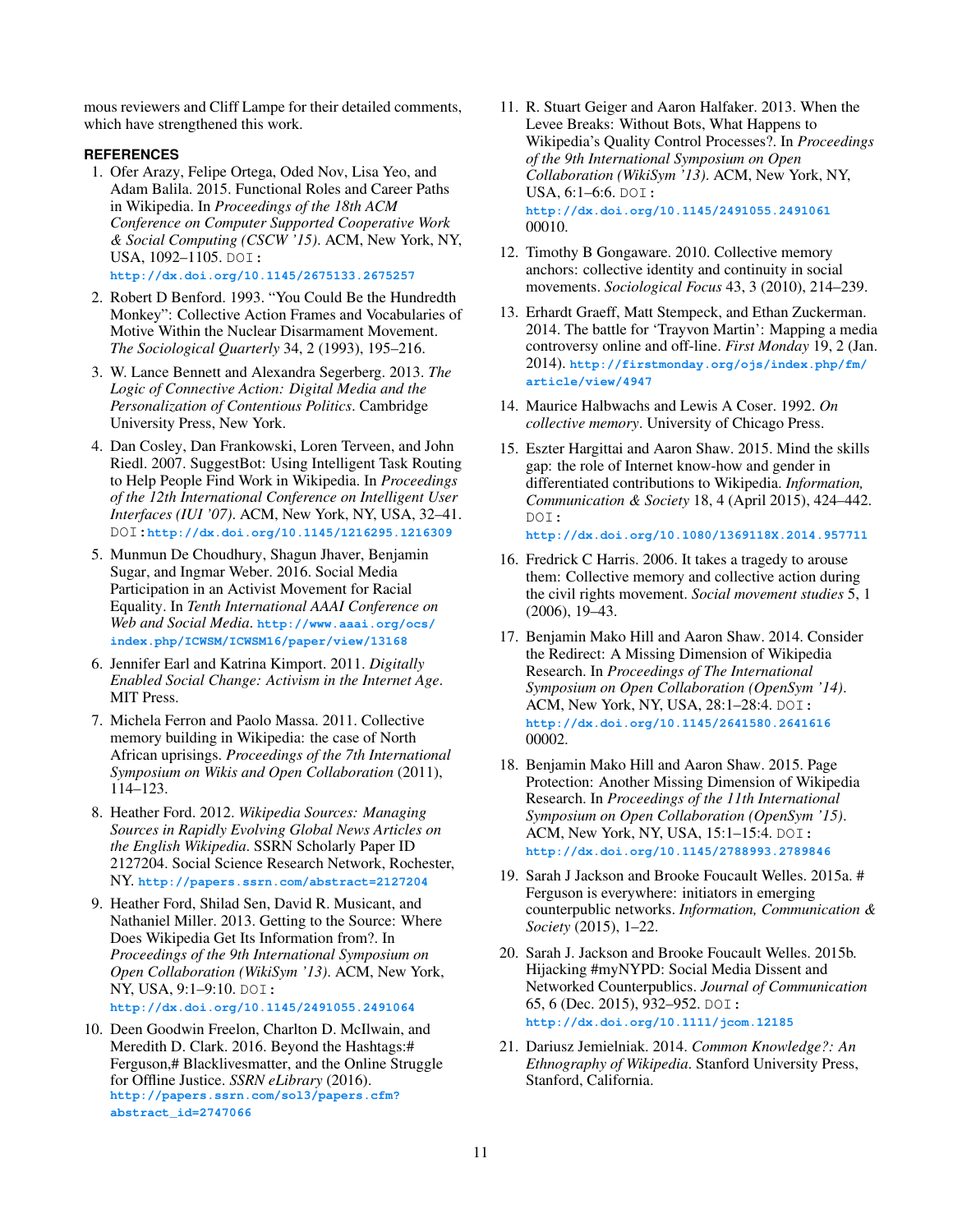- <span id="page-11-5"></span>22. Brian C. Keegan. 2013. A History of Newswork on Wikipedia. In *Proceedings of the 9th International Symposium on Open Collaboration (WikiSym '13)*. ACM, New York, NY, USA, 7:1–7:10. DOI: **<http://dx.doi.org/10.1145/2491055.2491062>**
- <span id="page-11-9"></span>23. Brian C Keegan. 2015. Emergent Social Roles in Wikipedia's Breaking News Collaborations. In *Roles, Trust, and Reputation in Social Media Knowledge Markets*. Springer, 57–79.
- <span id="page-11-16"></span>24. Brian C. Keegan and Jed R. Brubaker. 2015. 'Is' to 'Was': Coordination and Commemoration in Posthumous Activity on Wikipedia Biographies. In *Proceedings of the 18th ACM Conference on Computer Supported Cooperative Work & Social Computing (CSCW '15)*. ACM, New York, NY, USA, 533–546. DOI:**<http://dx.doi.org/10.1145/2675133.2675238>**
- <span id="page-11-3"></span>25. Brian C. Keegan, Darren Gergle, and Noshir Contractor. 2011. Hot off the wiki: dynamics, practices, and structures in Wikipedia's coverage of the Tohoku ¯ catastrophes. *Proceedings of the 7th international symposium on Wikis and open collaboration* (2011), 105–113.
- <span id="page-11-8"></span>26. Brian C. Keegan, Darren Gergle, and Noshir Contractor. 2012. Staying in the Loop: Structure and Dynamics of Wikipedia's Breaking News Collaborations. In *Proceedings of the Eighth Annual International Symposium on Wikis and Open Collaboration (WikiSym '12)*. ACM, New York, NY, USA, 1:1–1:10. DOI: **<http://dx.doi.org/10.1145/2462932.2462934>**
- <span id="page-11-4"></span>27. Brian C. Keegan, Darren Gergle, and Noshir Contractor. 2013. Hot Off the Wiki Structures and Dynamics of Wikipedia's Coverage of Breaking News Events. *American Behavioral Scientist* 57, 5 (May 2013), 595–622. DOI: **<http://dx.doi.org/10.1177/0002764212469367>**
- <span id="page-11-21"></span>28. Brian C. Keegan, Shakked Lev, and Ofer Arazy. 2016. Analyzing Organizational Routines in Online Knowledge Collaborations: A Case for Sequence Analysis in CSCW. In *Proceedings of the 19th ACM Conference on Computer-Supported Cooperative Work & Social Computing (CSCW '16)*. ACM, New York, NY, USA, 1065–1079. DOI: **<http://dx.doi.org/10.1145/2818048.2819962>**
- <span id="page-11-12"></span>29. Aniket Kittur and Robert E. Kraut. 2008. Harnessing the Wisdom of Crowds in Wikipedia: Quality Through Coordination. In *Proceedings of the 2008 ACM Conference on Computer Supported Cooperative Work (CSCW '08)*. ACM, New York, NY, USA, 37–46. DOI: **<http://dx.doi.org/10.1145/1460563.1460572>**
- <span id="page-11-11"></span>30. Aniket Kittur, Bongwon Suh, Bryan A. Pendleton, and Ed H. Chi. 2007. He Says, She Says: Conflict and Coordination in Wikipedia. In *Proceedings of the SIGCHI Conference on Human Factors in Computing Systems (CHI '07)*. ACM, New York, NY, USA, 453–462. DOI:

**<http://dx.doi.org/10.1145/1240624.1240698>**

- <span id="page-11-13"></span>31. Piotr Konieczny. 2009. Governance, Organization, and Democracy on the Internet: The Iron Law and the Evolution of Wikipedia. *Sociological Forum* 24, 1 (2009), 162–192. DOI:**[http:](http://dx.doi.org/10.1111/j.1573-7861.2008.01090.x) [//dx.doi.org/10.1111/j.1573-7861.2008.01090.x](http://dx.doi.org/10.1111/j.1573-7861.2008.01090.x)**
- <span id="page-11-18"></span>32. Michael E. Kummer. 2014. *Spillovers in Networks of User Generated Content: Pseudo-Experimental Evidence on Wikipedia*. SSRN Scholarly Paper ID 2567179. Social Science Research Network, Rochester, NY. **<http://papers.ssrn.com/abstract=2567179>**
- <span id="page-11-1"></span>33. Brendan Luyt. 2015. Wikipedia, collective memory, and the Vietnam war. *Journal of the Association for Information Science and Technology* (2015).
- <span id="page-11-15"></span>34. Doug McAdam. 1986. Recruitment to high-risk activism: The case of freedom summer. *American journal of sociology* (1986), 64–90.
- <span id="page-11-0"></span>35. Sharon Meraz and Zizi Papacharissi. 2013. Networked Gatekeeping and Networked Framing on #Egypt. *The International Journal of Press/Politics* (Jan. 2013), 138–166. DOI: **<http://dx.doi.org/10.1177/1940161212474472>**
- <span id="page-11-2"></span>36. Christian Pentzold. 2009. Fixing the floating gap: The online encyclopaedia Wikipedia as a global memory place. *Memory Studies* 2, 2 (2009), 255–272.
- <span id="page-11-20"></span>37. Francesca Polletta. 1998. Contending stories: Narrative in social movements. *Qualitative Sociology* 21, 4 (1998), 419–446.
- <span id="page-11-17"></span>38. Lester M Salamon and Stephen Van Evera. 1973. Fear, apathy, and discrimination: A test of three explanations of political participation. *American Political Science Review* 67, 04 (1973), 1288–1306.
- <span id="page-11-14"></span>39. Howard Schuman and Jacqueline Scott. 1989. Generations and collective memories. *American sociological review* (1989), 359–381.
- <span id="page-11-6"></span>40. Sanjay Sharma. 2013. Black Twitter?: Racial hashtags, networks and contagion. *New formations: a journal of culture/theory/politics* 78, 1 (2013), 46–64.
- <span id="page-11-7"></span>41. Zeynep Tufekci and Christopher Wilson. 2012. Social Media and the Decision to Participate in Political Protest: Observations From Tahrir Square. *Journal of Communication* 62, 2 (2012), 363–379. DOI:**[http:](http://dx.doi.org/10.1111/j.1460-2466.2012.01629.x) [//dx.doi.org/10.1111/j.1460-2466.2012.01629.x](http://dx.doi.org/10.1111/j.1460-2466.2012.01629.x)**
- <span id="page-11-19"></span>42. Morten Warncke-Wang, Vivek Ranjan, Loren Terveen, and Brent Hecht. 2015. Misalignment Between Supply and Demand of Quality Content in Peer Production Communities. *ICWSM 2015: Ninth International AAAI Conference on Web and Social Media* (2015). **[http:](http://www-users.cs.umn.edu/~morten/publications/icwsm2015-popularity-quality-misalignment.pdf) [//www-users.cs.umn.edu/~morten/publications/](http://www-users.cs.umn.edu/~morten/publications/icwsm2015-popularity-quality-misalignment.pdf) [icwsm2015-popularity-quality-misalignment.pdf](http://www-users.cs.umn.edu/~morten/publications/icwsm2015-popularity-quality-misalignment.pdf)**
- <span id="page-11-10"></span>43. Howard T. Welser, Dan Cosley, Gueorgi Kossinets, Austin Lin, Fedor Dokshin, Geri Gay, and Marc Smith. 2011. Finding social roles in Wikipedia. In *Proceedings of the 2011 iConference (iConference '11)*. ACM, New York, NY, USA, 122-129. DOI: **<http://dx.doi.org/10.1145/1940761.1940778>**